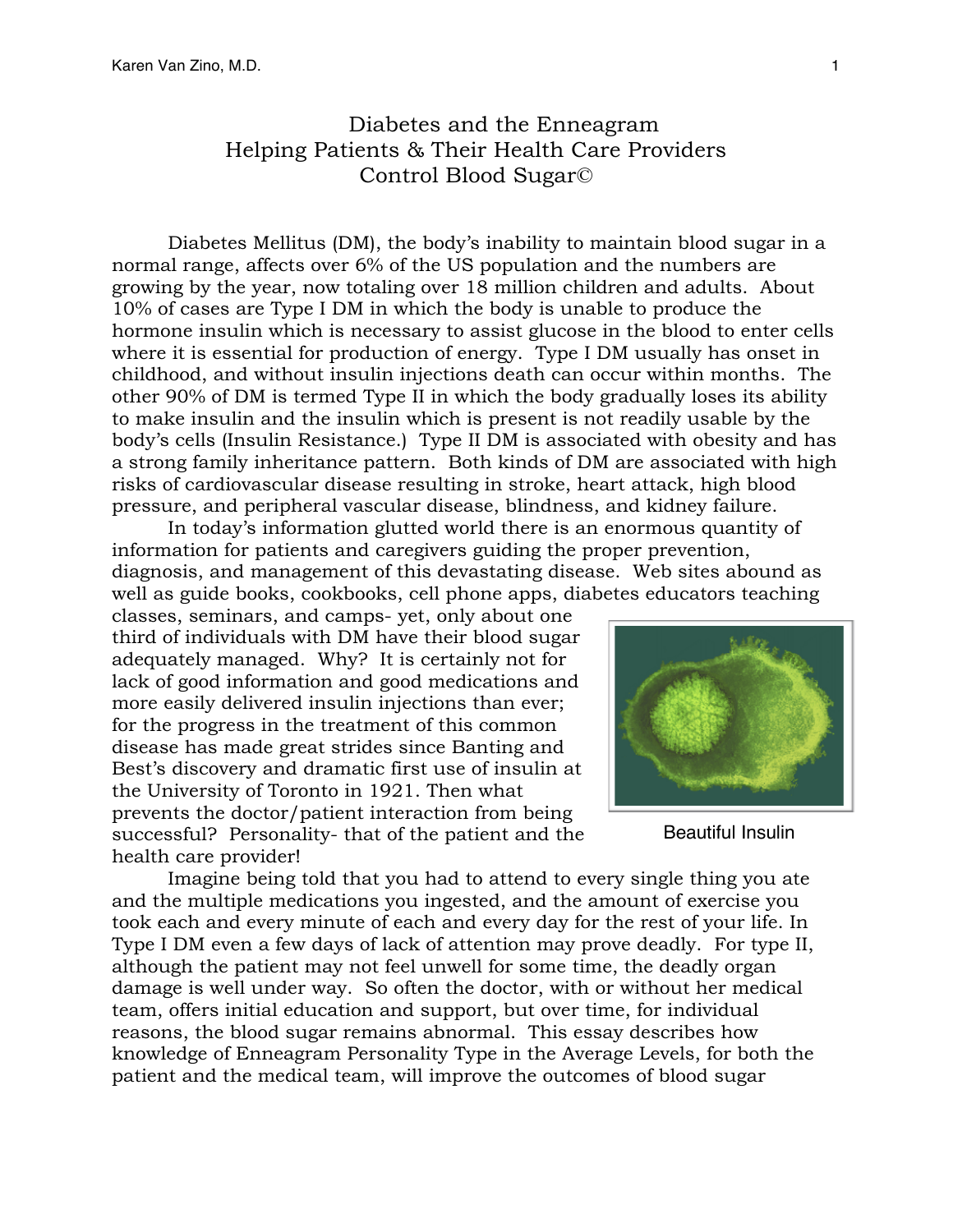management, which in today's world of insurance negotiation, outcome data, and soaring health care costs is no small thing.

Over my twenty five years of primary care medical practice I cared for many patients with DM or the high risk of developing DM. thinking back to the obstacles which I encountered in their care, I can clearly identify personality traits that interfered with both my patient's as well as my ability to be effective in managing this disease. It was not the lack of availability of good treatments, it was the lack of understanding of how the patient's personality played into their approach to their disease- their fears, their coping strategies, their default behaviors which landed them in trouble. As a physician, had I a clearer understanding of what to expect, where to bring the greatest focus, and how to offer strategies that would make the most sense to the patient I am sure I would have been more successful in helping my patients.

Here I will choose three Enneagram Types, one from each of the Body, Heart, and Head triads as illustrative of what is possible. These were actual patients in my practice. I find it most helpful to reference two Enneagram Type descriptions, both taken from Don Riso and Russ Hudson's *Understanding the Enneagram.*<sup>1</sup>



The Nine Passions (the word drawn from the concept of the

Deadly Sins of Christianity) represent how we tend to 'miss the mark,' the literal translation of the Greek word for sin. They show us the main ways in which we lose our center and become distorted in our thinking, feeling, and doing.*2* What could be worse for managing a chronic life threatening disease than losing our balance in our thinking, feeling, and doing?

Self-Control:

 $\overline{2}$ 

**Rigid Orderliness** 

Expediency

Possessiveness:

Image-Consciousness:

Intrusiveness

 $\mathbf{1}$ 

<sup>1</sup> *Understanding the Enneagram,* Don Richard Riso and Russ Hudson, <sup>2000</sup> Houghton Mifflin Co. pgs <sup>38</sup> and 162

<sup>2</sup> *Wisdom of the Enneagram*, Don Richard Riso and Russ Hudson, 1999, Bantam Books, p. 23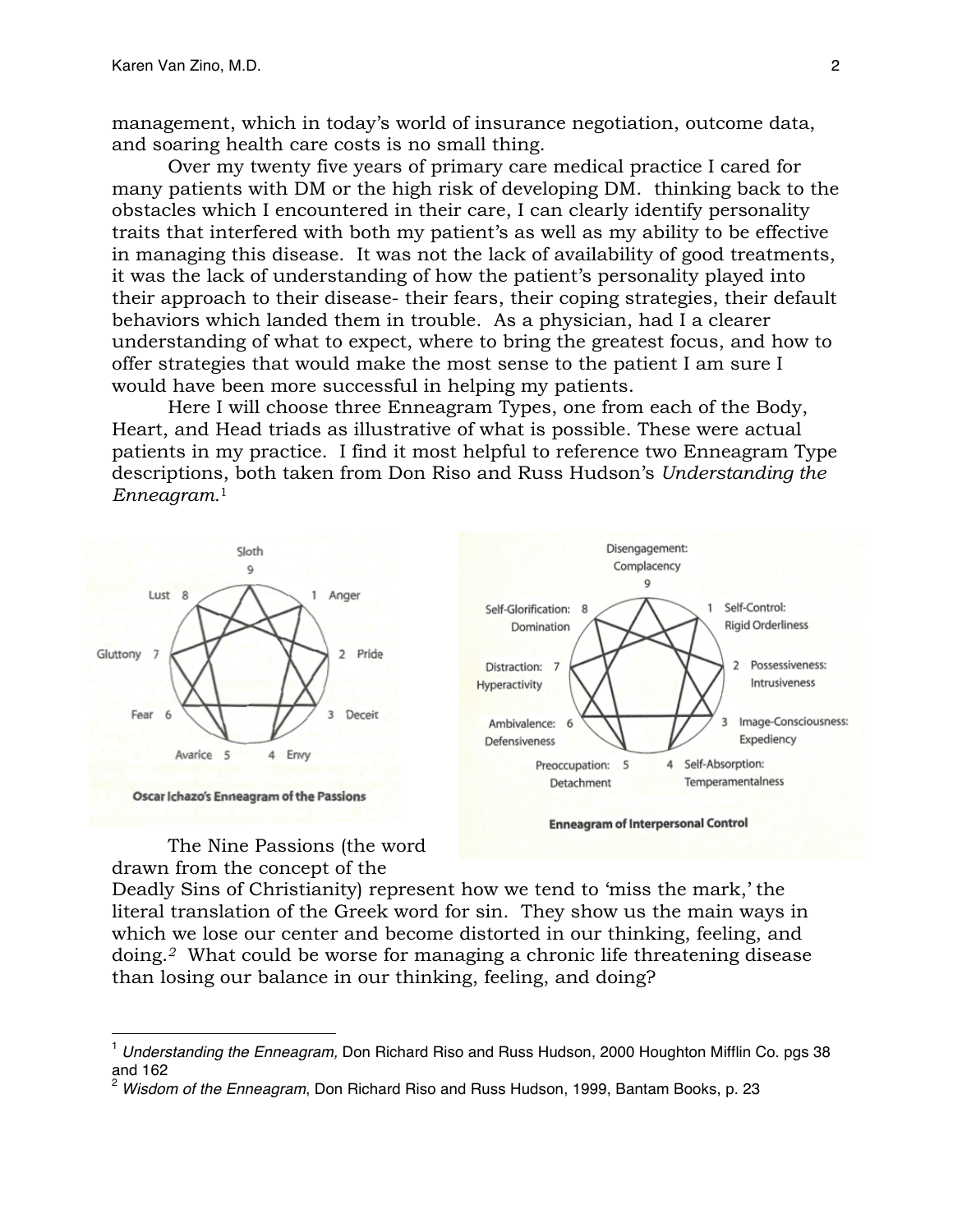The Enneagram of Interpersonal Control as illustrated above shows us typical behaviors which operate when we are out of balance. Awareness of the tendency to manifest these behaviors, especially under the stress of the daily attendance on DM can give valuable information of how to literally *cut the enemy off at the pass*.

## **Stan, "Don't push me" Type Nine**

Stan developed Type II DM at age forty. He was an easygoing guy who liked to avoid conflict and live comfortably in peace. He could be extremely stubborn when pushed to do anything on a routine basis, preferring to follow his own mental distractions. At his best he was able to determine and act on what was best for him but on an average day he operated in a state of inertia, demonstrating the Passion of Sloth. On his worst days he was downright apathetic. His habit of becoming disengaged and complacent were a tremendous impediment to his necessarily strict daily diabetes treatment plan. He at first embraced the treatment regimen, avoiding conflict with his doctor; but over time his apathy and stubborness to be 'told what to do' overran his earlier good intentions.

At the core of the Type Nine is not fully engaging in the matters that shape their life.<sup>3</sup> Their tendency to avoid the 'big issues,' like managing a life threatening disease, in favor of focusing on non important small items, becomes self defeating to their very sense of peace and harmony as their disease progresses.

**How to help Stan:** Knowing how hard it is for Stan to focus on the daily routine of his diabetic management ask him what is important to him. As a Type very much concerned for the welfare of others, ask Stan aobut those he cares about and the impact on them of his worsening disease. Expect him to repeatedly get fuzzy about his focus and help him with setting up priorities and routines and provide strict follow up with clear goals and endpoints. For instance a physician could ask him to email his blood sugars into the office once a week, his blood pressure values once a month, and return for a Hemoglobin A1C (a blood test which reflects the average blood sugar over a several month interval) every three months. At his at first monthly, then every three month appointment he could once again be reminded and supported. Expecting this return to disengagement, complacency, and sloth are key to helping him stay on tract which will result in the opportunity for normal blood sugars and decrease in the risk of sequelae. One clear awareness can make a huge impact.

## **Dorothy, the Type Three Doer**

<sup>3</sup> *Deep Coaching*, Roxanne Howe-Murphy, Ed.D., 2007, Enneagram Press, p. <sup>64</sup>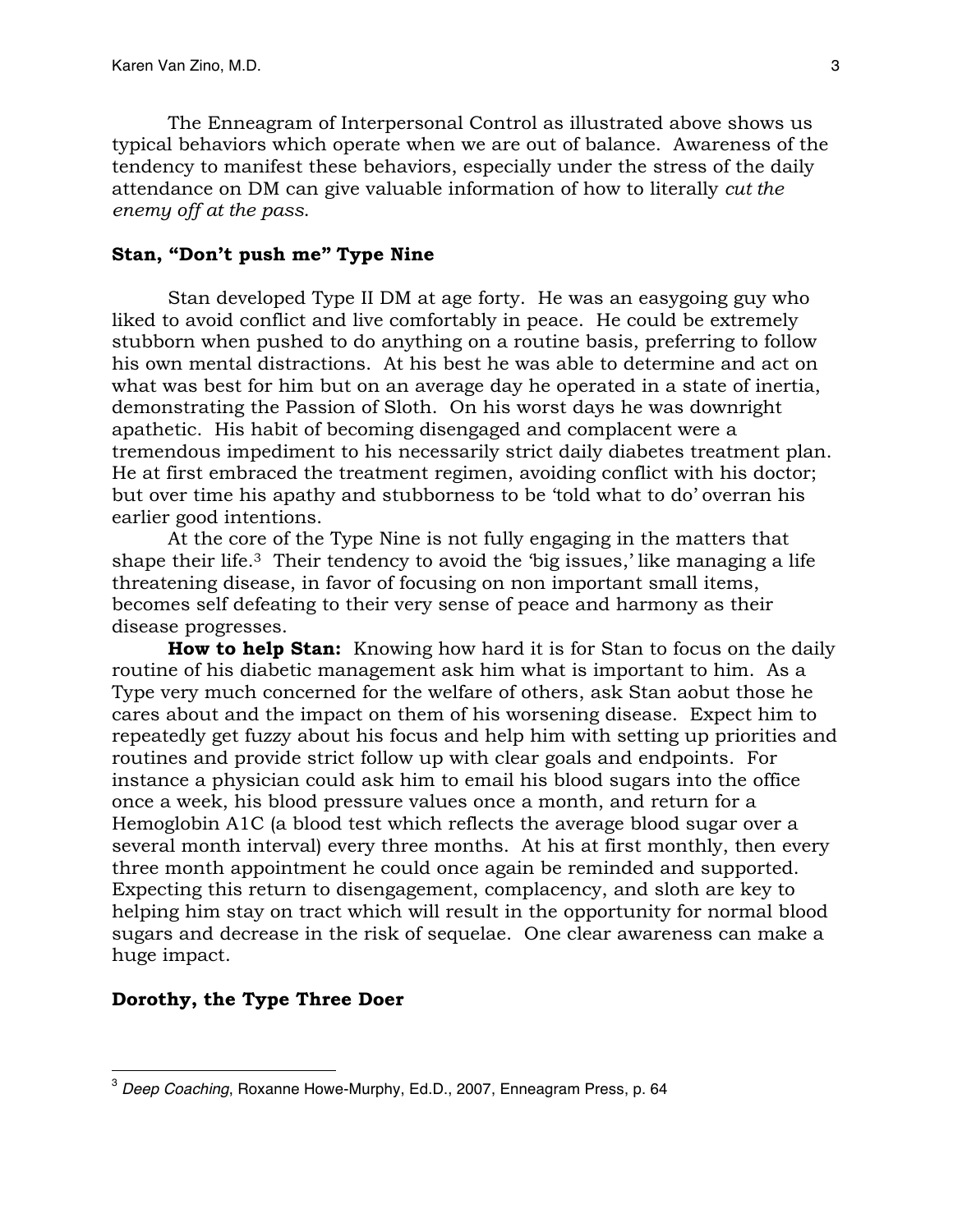Dorothy developed Type I DM in her late teens. It was only when she was no longer able to make herself show up for cheerleading practice that her parents became concerned and took her to the doctor. Her blood sugar was already markedly elevated indicating that vascular damage was already occurring. She was hospitalized, begun on insulin, and educated in her disease. For a time when Dorothy continued to live at home, with the help of her parents and regular follow up at the diabetes clinic at the local medical center she did reasonably well. However, by her late twenties Dorothy's DM was under poor control. She was at the time working in a rigorous sales job as a pharmaceutical rep. She was rewarded with commissions based on the number of prescriptions written by the doctors to whom she marketed her allergy drugs. She loved dressing up, visiting offices and engaging physicians through lunches, dinners, and informational talks over drinks after clinic hours. She was successful, liked, and considered a real go getter. it all came crashing down when after a particularly rigorous week of cocktail parties and a medical convention where she collapsed in the lobby of the hotel and was taken to the local emergency room where her blood sugar was dangerously elevated necessitating her admission to the ICU for treatment. What happened?

As a Type Three young woman competing for success in the world of sales Dorothy was focused on 'getting the job done' as competently and as successfully as possible. Her Passion is Deceit, the deceiving of herself that she had needs that must be met. Her behaviors of maintaining her image as successful, charming, and a winner coupled with the expediency of focusing entirely on her job drew her focus of attention completely away from herself resulting in a serious neglect of the necessities of diabetic management: regular diet, avoidance of high carbohydrate alcoholic drinks, regular exercise, adequate sleep, stress management, and proper medication use. It nearly cost her her life.

**How to help Dorothy:** Understanding Dorothy's Type Three temperament as not only the gifts it confers (high energy, competence, drive for success) but also its tendency toward neglect of one's own needs could quite easily have predicted this deterioration amidst her rise in the high stakes pharmaceutical sales world. Helping Dorothy to see these traits in herself and notice when certain behaviors arise and begin to take off could arm her with a valuable tool to ward off the self neglect that is so threatening to her health. Asking her to notice her tendency to set goals with the exclusion of the reality of her DM. Notice with her, her tendency to ignore her needs. Acknowledge her success and wonderful drive but be the voice of truth as regards her health. Help her create a regular set apart time each day to attend to her health needs apart from her work where there is not need to perform.4 As noted for Stan, the simple act of noticing, that is bringing awareness to underlying patterns and habits, can make a substantial impact in all areas of life.

 $<sup>4</sup>$  Ibid., p. 105</sup>